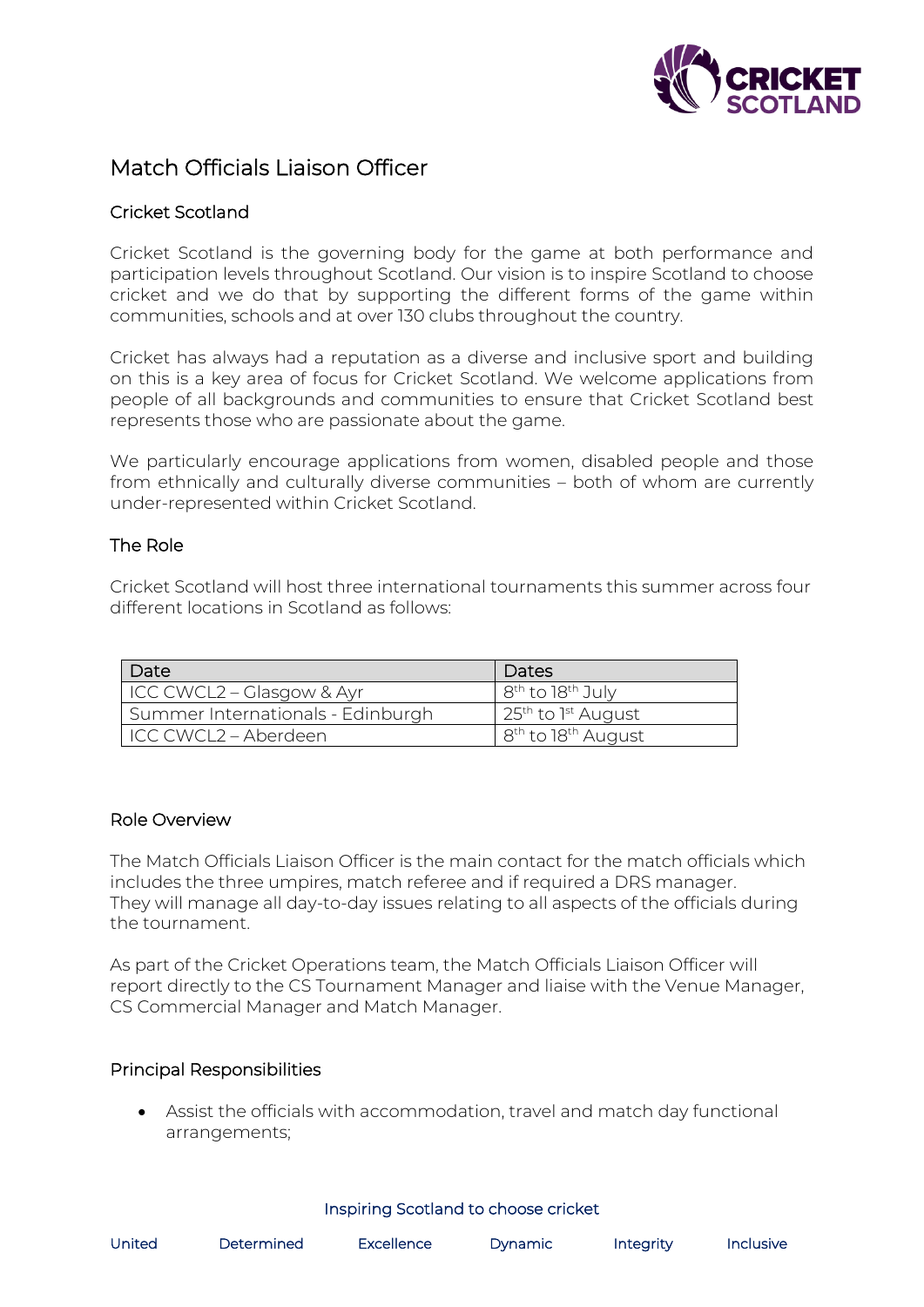

- Assist with laundry operations within the hotel;
- Be the principal point of contact for the officials with the hotel and the CS Tournament Manager to communicate all day to day issues.

### Essential Attributes and Experience

- A broad knowledge of cricket and sports event management;
- Discretion in handling sensitive issues and confidential information;
- Ability to work autonomously and confidently make decisions and solve complex issues on the spot;
- Able to demonstrate sensitivity, calmness and is politically, culturally, socially and religiously aware;
- Planning, communication and influencing skills;
- Strong understanding of venues, airline, hotel operations and logistics;
- Flexible to work in changing environments where requirements change at very short notice.

#### Availability and Time Commitment

The role will require availability throughout the length of tournament and any additional pre-arranged days with the team in regard to their arrival and departure.

Availability on each day of the tournament is expected however if there is a requirement for essential absence, this may be permitted and agreed pretournament.

Overnight accommodation in the host city can be arranged however it is not essential for the role. A full driving license and access to a car is required for this role.

## Tournament Schedules

| Date                                | Dates                                                  |
|-------------------------------------|--------------------------------------------------------|
| ICC CWCL2 - Glasgow & Ayr           | 8 <sup>th</sup> to 18 <sup>th</sup> July               |
| Summer Internationals v New Zealand | $\frac{1}{25}$ <sup>th</sup> to 1 <sup>st</sup> August |
| ICC CWCL2 - Aberdeen                | 8 <sup>th</sup> to 18 <sup>th</sup> August             |

#### Reimbursement

The role attracts a day rate of £80 plus necessary mileage expenses and overnight accommodation if required.

## Applications without the necessary job-related requirements stated above will not advance to the interview stage.

#### Inspiring Scotland to choose cricket

|  | United | Determined | <b>Excellence</b> | Dvnamic | Integrity | Inclusive |
|--|--------|------------|-------------------|---------|-----------|-----------|
|--|--------|------------|-------------------|---------|-----------|-----------|